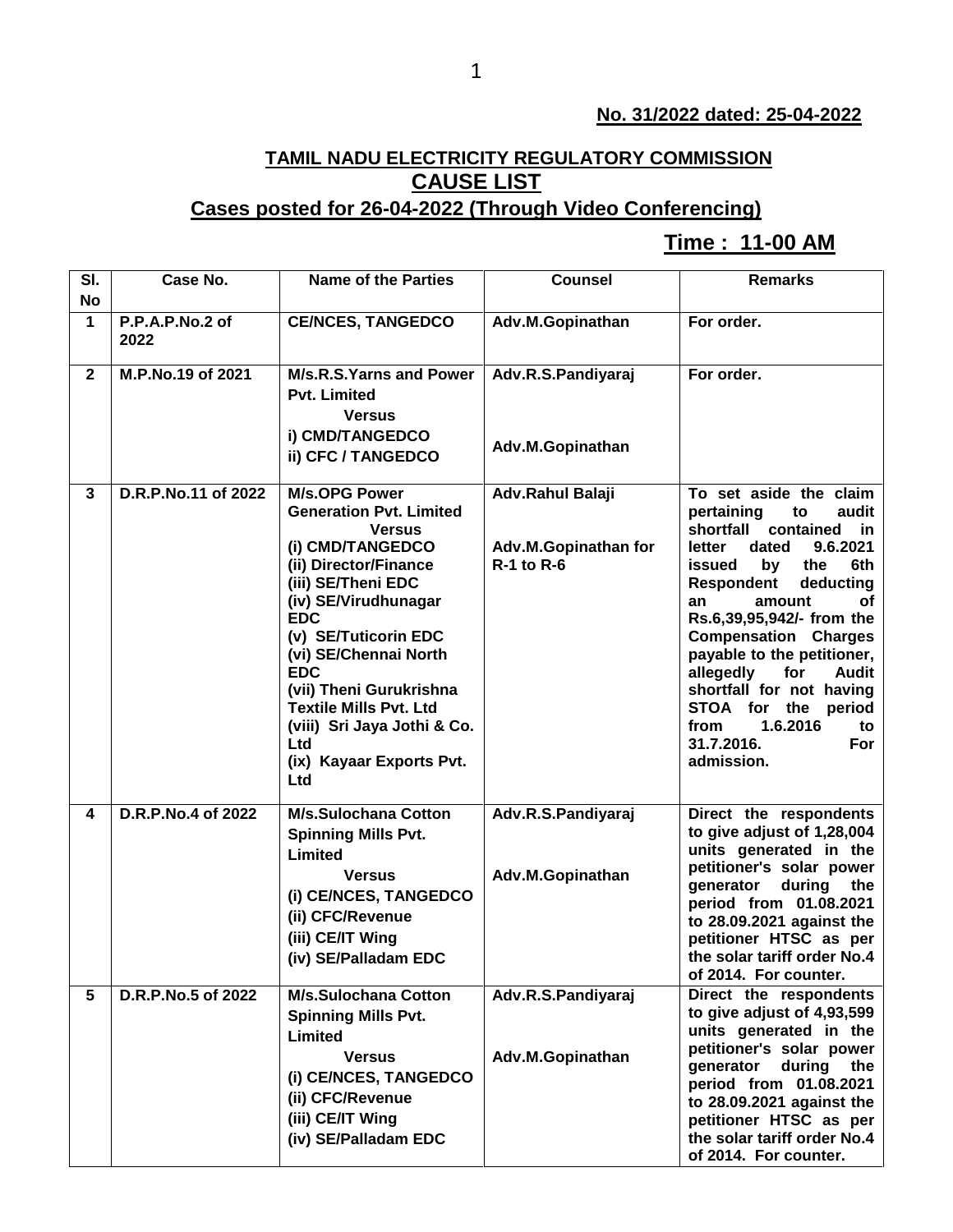| 6              | D.R.P.No.6 of 2022  | <b>M/s.Hindustan Textiles</b><br><b>Versus</b><br>(i) CE/NCES, TANGEDCO<br>(ii) CFC/Revenue<br>(iii) CE/IT Wing<br>(iv) SE/Dindigul EDC                         | Adv.R.S.Pandiyaraj<br>Adv.M.Gopinathan          | Direct the respondents<br>to give adjust of 2,41,920<br>units generated in the<br>petitioner's solar power<br>during<br>generator<br>the<br>period<br><b>August</b><br>2021<br>against the petitioner<br>HTSC as per the solar<br>tariff order No.4 of 2014.<br>For counter.                                                                                                                                                                                                                                                                                                                           |
|----------------|---------------------|-----------------------------------------------------------------------------------------------------------------------------------------------------------------|-------------------------------------------------|--------------------------------------------------------------------------------------------------------------------------------------------------------------------------------------------------------------------------------------------------------------------------------------------------------------------------------------------------------------------------------------------------------------------------------------------------------------------------------------------------------------------------------------------------------------------------------------------------------|
| $\overline{7}$ | D.R.P.No.7 of 2022  | <b>M/s.Arkay Energy</b><br>(Rameswaram) Limited<br><b>Versus</b><br>(i) Principal Secretary to<br>Govt., Energy<br><b>Department, GoTN</b><br>(ii) CMD/TANGEDCO | <b>Adv.Anirudh Krishnan</b><br>Adv.M.Gopinathan | To offset the adverse<br>financial impact on the<br>generating company as<br>a result of operating and<br>maintaining the power<br>plant<br>as<br>per<br>the<br>directions of the GoTN<br>under section 11(1) and<br>determine<br>the<br>price<br>payable for the energy<br>that was injected during<br>the year 2009-10 and<br>2010-11 into the Tamil<br>Nadu Grid for which<br>payments to the tune of<br>Rs.92.10 crores have not<br>made<br>the<br>been<br>by<br>respondent and direct<br>2nd<br>the<br>respondent<br>herein to make the said<br>payment to the petitioner<br>herein. For counter. |
| 8              | D.R.P.No.8 of 2022  | <b>M/s.Solitaire BTN Solar</b><br><b>Private Limited</b><br><b>Versus</b><br>(i) CMD/TANGEDCO<br>(ii) CE/NCES,<br><b>TANGEDCO</b>                               | <b>HSA Advocates</b><br>Adv.M.Gopinathan        | Seeking interim relief for<br>directing TANGEDCO to<br>make<br>immediate<br><b>Rs.13.56</b><br>of<br>payment<br>crores to the petitioner<br>from out of Rs.17.41<br>crores and also pay the<br>entire/remaining amount<br>towards energy supplied<br>to the TANGEDCO for<br>the period from July to<br>October 2021.<br>For<br>counter.                                                                                                                                                                                                                                                                |
| 9              | D.R.P.No.10 of 2022 | <b>M/s.OPG Power</b><br><b>Generation Pvt. Limited</b><br><b>Versus</b><br>(i) CMD/TANGEDCO<br>(ii) CE/PPP<br>(iii) TANTRANSCO<br>(iv) SLDC                     | Adv.Rahul Balaji<br>Adv.M.Gopinathan            | Direct the respondents<br>to pay an amount of<br>Rs.58,83,92,746/- to the<br>petitioner<br>towards<br>outstanding<br>arrears,<br>capacity charges,<br>late<br>payment surcharge and<br>other charges under the<br>PPA dated 12.12.2013 as<br>on 17.03.2022 together<br>with<br>interest<br>future<br>thereon. For counter.                                                                                                                                                                                                                                                                             |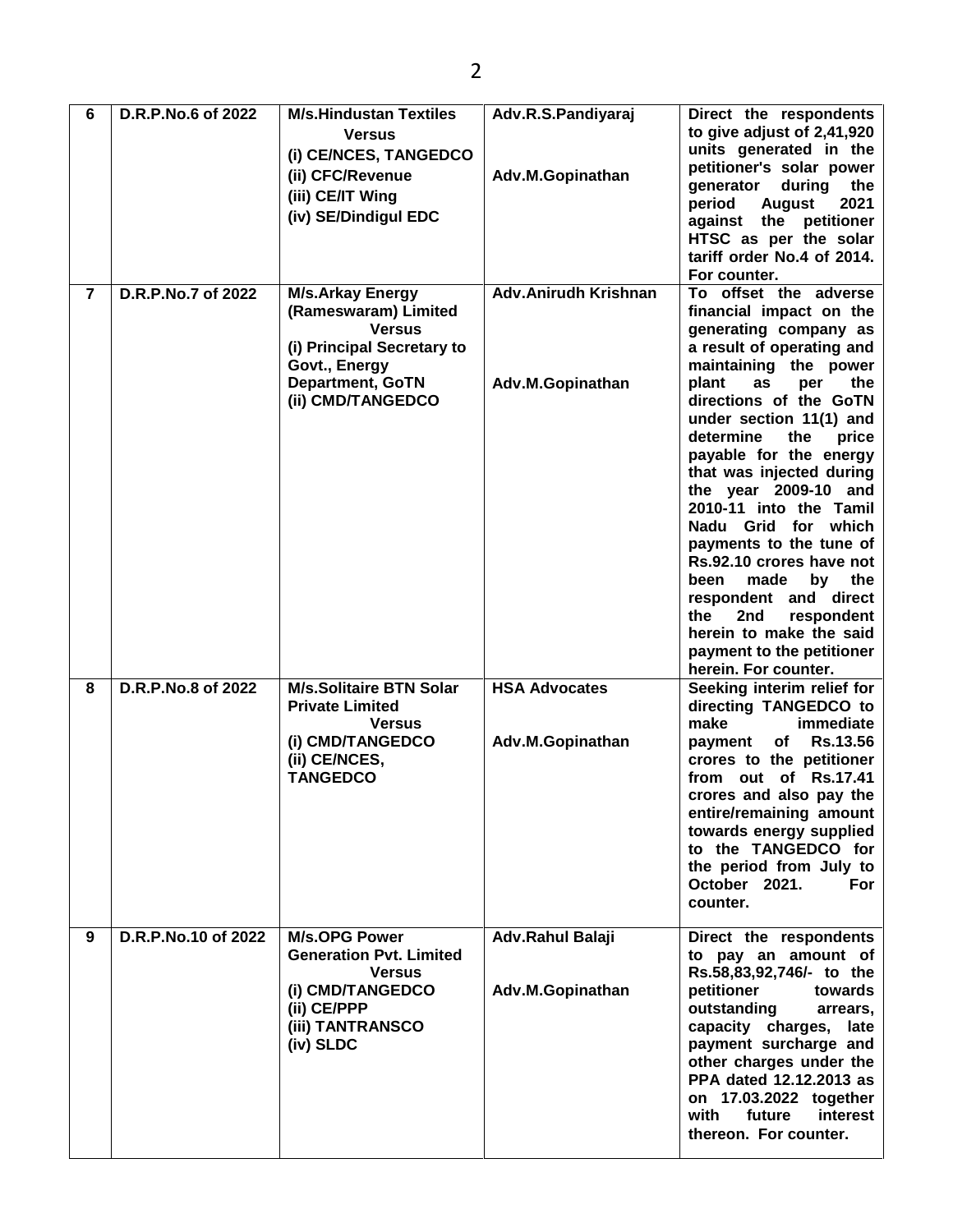| 10 | M.P.No.11 of 2022   | <b>Power Engineers Society</b><br>of Tamil Nadu (PESOT)<br><b>Versus</b><br>(i) CMD/TANGEDCO<br>(ii) PPN Power<br><b>Generating Co. Pvt.</b><br>Limited                                | Rep. by its<br><b>President</b><br>Adv.M.Gopinathan (R-1)<br>Adv.Rahul Balaji (R-2) | To declare the payment<br>made and to be made to<br>M/s.PPN<br><b>Power</b><br>Ltd<br>Generating<br><u>in</u><br>accordance to the BP 21<br>dated 30.3.2020 is in<br>violation of PPA entered<br>on 03.01.1997 and to<br>disapprove<br>the<br>amendments to PPA, if<br>entertained<br>and<br>any<br>order to recover the<br>entire amount paid to<br>PPN Power Ltd and also<br>to punish TANGEDCO<br>for the violation to the<br>provision of section 142<br>of the E.A., 2003.<br>For<br>filing counter on<br>the<br>maintainability of<br>the<br>petition by R-1 & R-2 and<br>filing of affidavit by R-1. |
|----|---------------------|----------------------------------------------------------------------------------------------------------------------------------------------------------------------------------------|-------------------------------------------------------------------------------------|-------------------------------------------------------------------------------------------------------------------------------------------------------------------------------------------------------------------------------------------------------------------------------------------------------------------------------------------------------------------------------------------------------------------------------------------------------------------------------------------------------------------------------------------------------------------------------------------------------------|
| 11 | M.P.No.13 of 2022   | <b>M/s.Grace Infrastructure</b><br><b>Pvt. Limited</b><br><b>Versus</b><br>(i) CMD/TANGEDCO<br>(ii) Director (Finance)<br>(iii) CE/NCES<br>(iv) SE/Tirunelveli EDC<br>(v) SE/Theni EDC | M/s.Rugan & Arya<br>Adv.M.Gopinathan                                                | To impose penalty upon<br>respondents<br>the<br>-in<br>accordance with section<br>142 of the Electricity Act,<br>2003 for non-compliance<br>of the order of the<br><b>Commission</b><br>dated<br>19.1.2022 in D.R.P.No.7<br>2021<br>of<br>and<br>consequently direct the<br>respondents to<br>make<br>payments of the entire<br>sum of Rs.28,07 crores<br>along with interest @<br>12% p.a. For counter.                                                                                                                                                                                                    |
| 12 | D.R.P.No.18 of 2021 | <b>Amarjothi Spinning Mills</b><br>Limited<br><b>Versus</b><br>(i) CMD/TANGEDCO<br>(ii) Director /Finance<br>(iii) SE/Theni EDC                                                        | Adv.R.S.Pandiyaraj<br>Adv.M.Gopinathan                                              | Direct the respondents<br>forthwith<br>make<br>to<br>payment of a sum of<br>Rs.47,83,750/- being the<br>sum due and payable to<br>petitioner against<br>the<br>delayed payments made<br><b>TANGEDCO</b><br>by<br>for<br>power<br>supplied<br>and<br>such further pendent lite<br>interest from the date of<br>filing. For rejoinder.                                                                                                                                                                                                                                                                        |